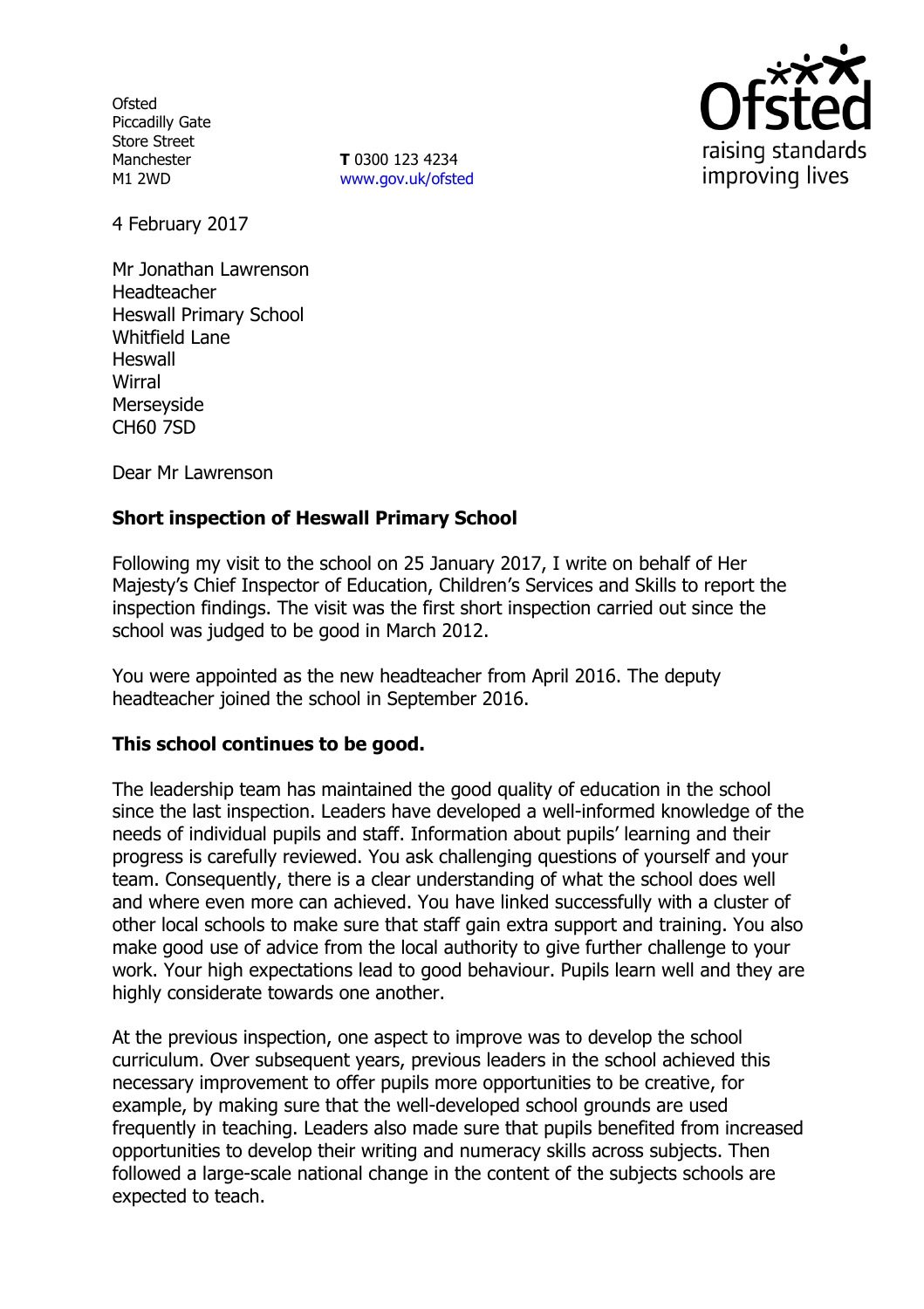

Improvements in pupils' learning have been maintained at Heswall Primary. Across subjects, staff develop pupils' understanding of the school's values of enquiry, possibilities, independence and commitment. There is a keen emphasis on celebrating successes, learning from mistakes and following the school motto of 'Better Never Stops'. Pupils now enjoy activities as varied as studying the night-time sky, learning about barn owls and how to play tennis.

Another recommendation at the previous inspection was that teaching should be improved to identify clearly what staff aim for pupils to learn. Staff were also recommended to share with pupils how they would judge that progress was being made. This has been achieved by improving how staff plan and develop their teaching. Clear information is now shared with pupils about the next steps in their learning. Pupils understand what they should be aiming to achieve in activities.

From your review of how well pupils achieved in the school in 2016, you identified that pupils' writing is a new priority for improvement. During the inspection, you and I found that pupils' work shows that their writing is improving. We agreed that staff and leaders should now make sure that more of the most able pupils achieve greater depth in their writing. For example, we looked at provision in Reception and noted that challenge in writing activities is not sufficiently high enough for the most able children. We also agreed that given the potential abilities of pupils at this school, not enough was being expected of children's artwork in Reception.

Leaders have reviewed and improved the teaching of reading and phonics since it was recommended at the previous inspection. There has been a full overhaul of how staff work. Through investment in training and resources, there has been a strong improvement in the quality of teaching pupils to read across the school. The expertise of teachers and teaching assistants has improved significantly and many more pupils now do well in their reading. You are not complacent and you have clear plans and actions in place to raise standards further.

### **Safeguarding is effective.**

Heswall Primary School cares for and protects pupils successfully. The leadership team has ensured that all safeguarding arrangements are fit for purpose and records are detailed and of high quality. Since becoming headteacher, you have reviewed the school's safeguarding arrangements with great care and determination. You have learned from the approaches taken by other schools as well as national organisations. All staff have accessed relevant child protection training and information. Regular checks are made to ensure that staff understand what to do if they should ever be concerned about the behaviour or welfare of a child, family or colleague. Prompt action is taken to link with other professionals whenever concerns arise. You have made sure that high-level expertise in safeguarding is shared across leaders. Records of your safeguarding work are maintained properly and securely. You and the previous headteacher have made sure that the school site is fully secure. Children and pupils are given regular opportunities to learn about how to keep themselves safe, for example while online, as well as when out in their local community.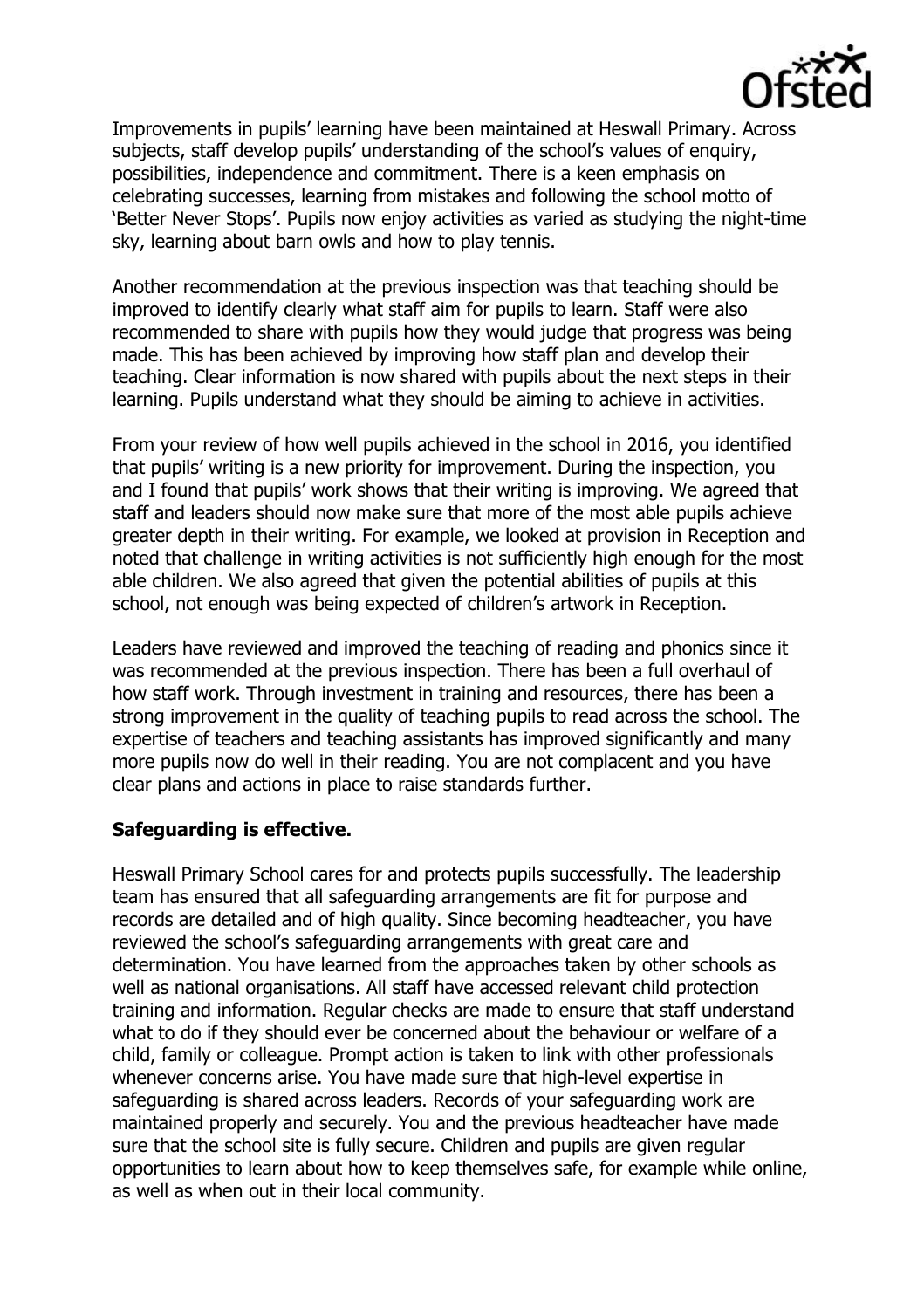

## **Inspection findings**

- You have fully included provision for the youngest children in your plans for moving the school forward. This focus was linked to the dip to below average in 2016 in the proportion of children reaching a good level of development at the end of their time in the Reception class. You have identified clearly the specific needs of that year group of children and the reasons why fewer children did well than in 2014 and 2015. Leaders are linking closely with local authority advisers to help the school improve.
- During the inspection, you and I looked at the quality of provision in Reception. We agreed that not all art activities challenge children enough. Equally, some children's previous artwork displayed on the classroom walls did not show their individual creative skills well. Some other children were being helped to write sentences but they coped too easily with this task. You recognise the need to further raise expectations of current children in the Reception class and identify how you can stretch the learning of the most able children.
- We looked together at the quality of the teaching of reading and phonics across the school. It is very clear that there has been a positive improvement in pupils' reading skills since the previous inspection. Staff are confident in using your selected phonics programme. Much careful thought is given to the grouping of pupils and to linking learning with writing activities. Better teaching has ensured that more pupils enjoy reading and make good progress in their phonics skills. For example, in 2015, pupils, including the most able and disadvantaged pupils, achieved well in reading at the end of key stage 2. While assessments in 2016 are not directly comparable as the assessments are different and expectations have been raised, pupils in Year 6, including some of the most able, again did well in their reading.
- Leaders are aware that in Year 2, while pupils attained the national average in reading in 2016, some of the most able did not attain as highly as expected. A review has been conducted to discover why the proportion of pupils meeting the expected standard in the Year 1 assessment of phonics dropped from average in 2014 and 2015 to below the national average in 2016. During the inspection, some of the children's reading in groups that we observed was not challenging enough for them. You and the new deputy headteacher, who is leading literacy in the school, have clear arrangements in place to build on recent gains and improve the teaching of reading further.
- $\blacksquare$  Not all pupils in key stages 1 and 2 achieved well in their writing in 2016. This has been a key focus of work to improve the school. Staff now fully understand the expectations and assessment requirements of the new national curriculum. Reviews have pinpointed where pupils missed getting a higher outcome in their assessments in 2016. This information is being used fully to improve current teaching.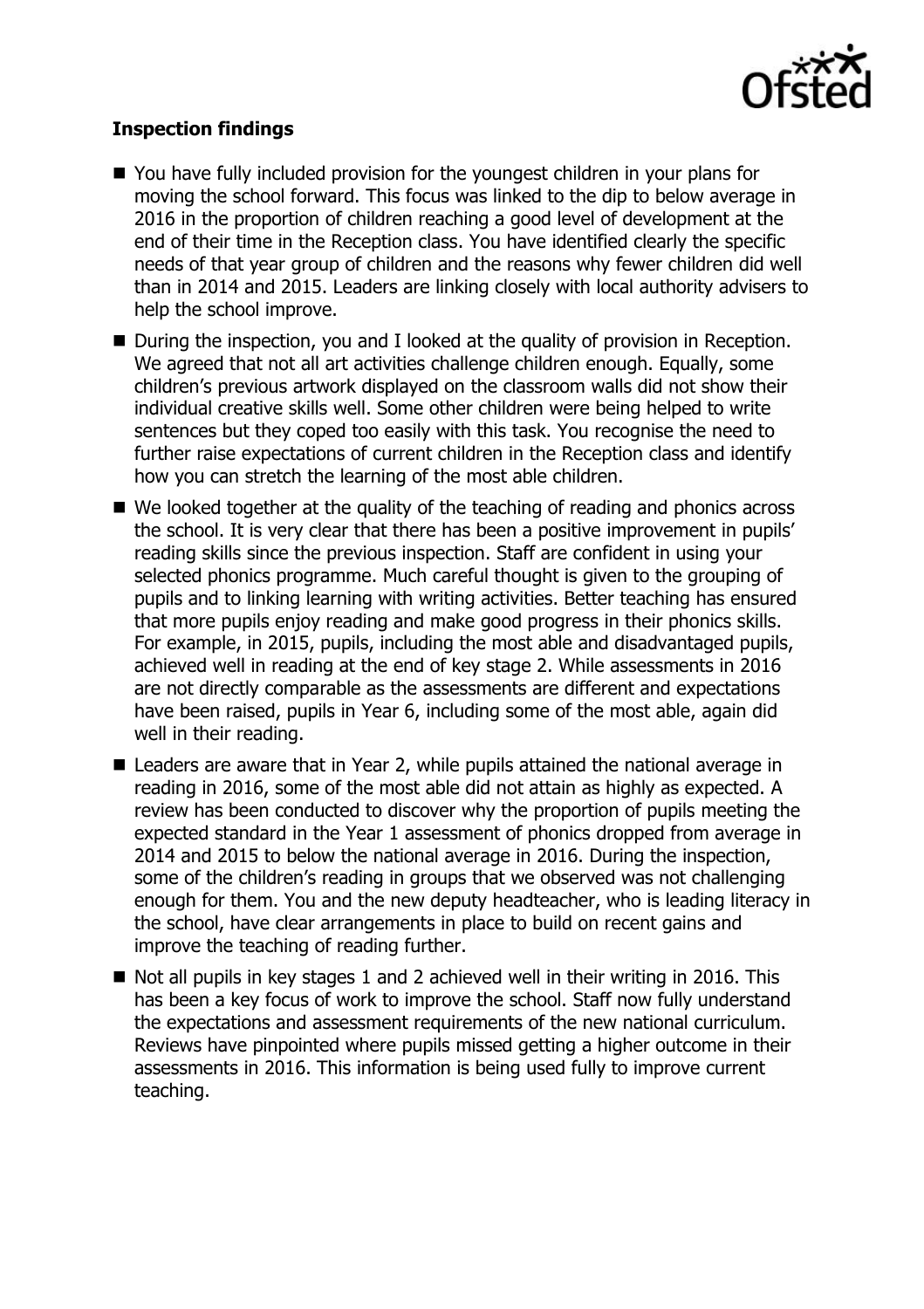

- Staff are working much more closely together as a team to share insights and understanding with one another. Teachers and teaching assistants are making better use of assessment during activities to move pupils on in their learning or to give extra help to deepen pupils' understanding. Strong links are in place with other schools to make sure that staff make accurate assessments of pupils' writing.
- Assessments and pupils' work show that not all of the most able pupils are achieving the standards of which they are capable. Leaders are now focusing carefully on this issue. In reviews of pupils' work, it is checked that pupils are given as many meaningful opportunities to write in their history and geography as much as in their literacy activities. Staff now give pupils much more worthwhile reasons to write, for example to contact the school you link with in Uganda.

### **Next steps for the school**

Leaders and those responsible for governance should ensure that:

- $\blacksquare$  expectations for the achievement of children in the early years are raised, including in their creative development and for the most able children in their writing
- $\blacksquare$  staff improve the learning for the most able pupils in key stages 1 and 2 to help them achieve a greater depth in their writing.

I am copying this letter to the chair of the governing body, the regional schools commissioner and the director of children's services for Wirral. This letter will be published on the Ofsted website.

Yours sincerely

Tim Vaughan **Her Majesty's Inspector**